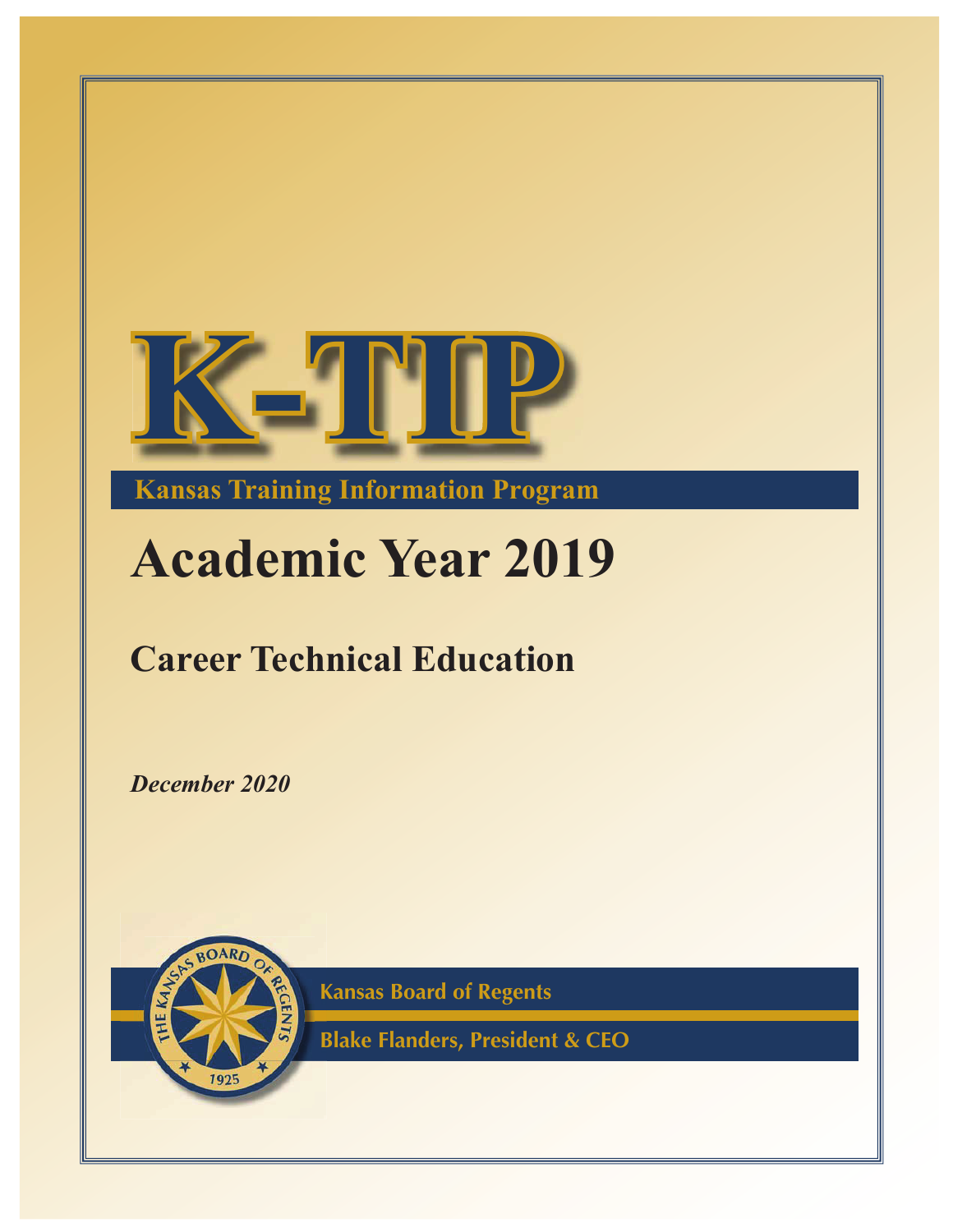# **FOREWORD**

This report was prepared in response to K.S.A. 74-32,418 which established the Kansas Training Information Program (K-TIP). Information included in this report includes number of career technical program majors enrolled and program concentrators, program graduates, students pursuing additional education/training, graduates exiting postsecondary and becoming employed, as well as the number of graduates employed and reported average and median wages.

The first section of this report presents Associate Degree and Certificate information by program for each individual institution. The second section of this report presents the same performance information by academic discipline/occupational program area. The third section of this report presents Short-Term Program Performance information by academic discipline/occupational program area.

Information presented in this report was compiled from data submitted to the Kansas Board of Regents from the individual postsecondary institutions and supplemented with data provided by the Kansas Department of Labor and the Missouri Department of Labor where available. If available, this data impacts the categories of:

- Total # of Graduates Exited and Employed
- Average Wage: Graduates Exited and Employed
- Median Wage: Graduates Exited and Employed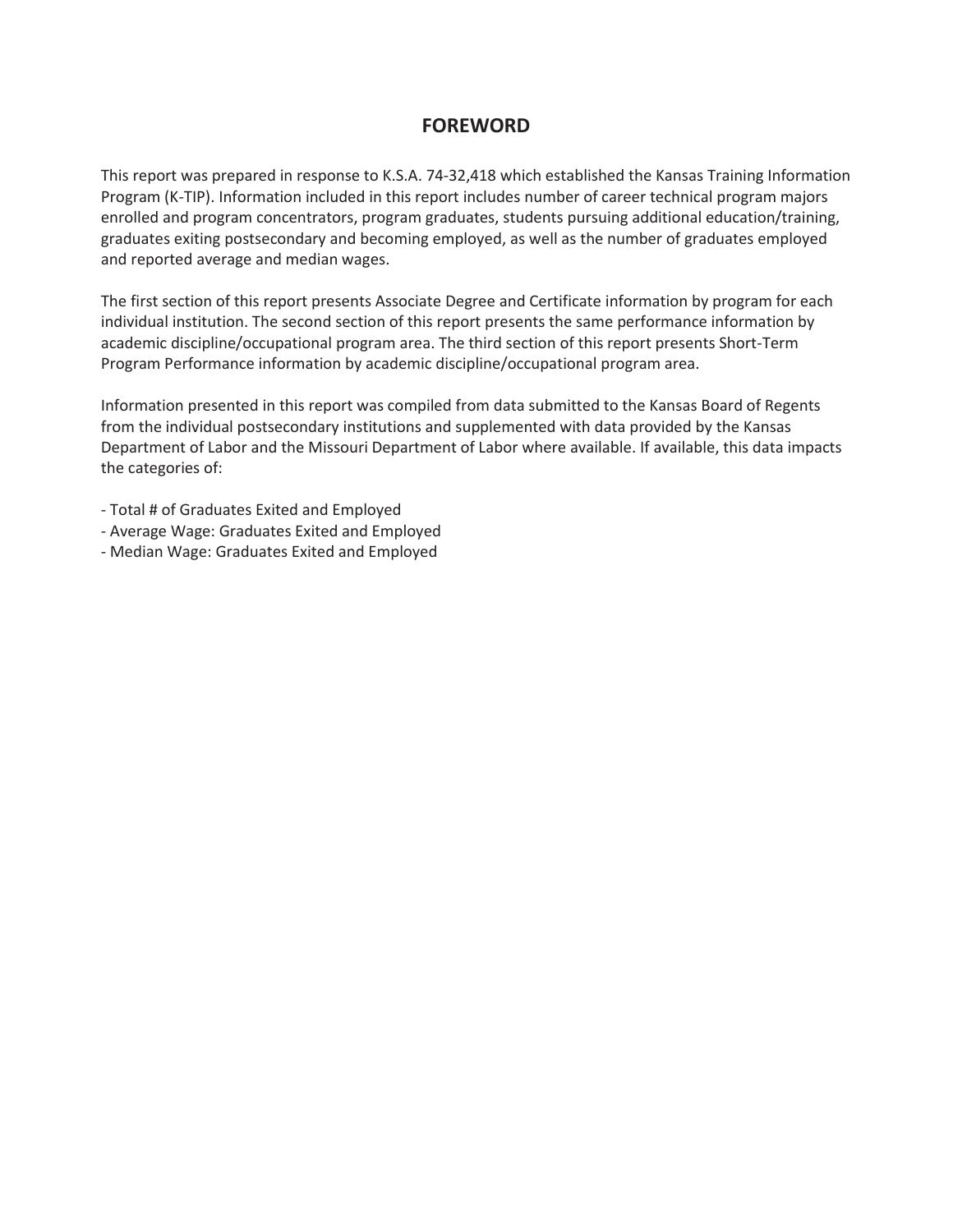#### **INTRODUCTION**

The Kansas Training Information Program (K-TIP) report includes data for all approved postsecondary career technical education programs offered by technical colleges, community colleges, the Washburn University Institute of Technology, and the Wichita State University Campus of Applied Sciences and Technology. This information was compiled from data submitted to the Kansas Board of Regents by the individual institutions. Employment and wage information is reported for program graduates who have left public postsecondary education. Supplemental employment data is provided by the Kansas Department of Labor and from the Missouri Department of Labor where available.

## **LIMITATION OF REPORT**

The figures in this report should be considered as indicators and not as absolutes for placement and/or earnings for any given program. Average salaries and median wages are reported; actual individual earnings may be lower or higher than those published in this document. The number of responses in a given occupation and institution may be too low to draw any statistical inferences. Salary information may or may not have been available for all those reported as employed. Many other factors influence actual annual earnings, for example; average earnings will likely vary from one region to another within the state. In addition, some former students could be self-employed in established, successful businesses.

## **TERMS USED IN THIS REPORT**

Specific terms/labels used in the report are defined as follows:

**Academic Discipline -** an organizing tool based on occupational/career areas that include multiple career pathways and occupational specialties. The career clusters initially developed by the States Career Cluster Initiative (SCCI) include the following: Agriculture, Food and Natural Resources; Architecture and Construction; Arts, A/V Technology and Communications; Business Management and Administration; Education and Training; Finance; Health Science; Hospitality and Tourism; Human Services; Information Technology; Law, Public Safety, Corrections, and Security; Manufacturing; Marketing; and Transportation, Distribution and Logistics. Additional information regarding career clusters can be found at https://careertech.org/career-clusters.

**Program Name -** refers to the specific career technical program at each institution. Program titles reflect the standard titles used by the National Center for Educational Statistics corresponding to CIP Codes.

#### **Award Levels**

**Associate/Certificate -** include programs at the following award levels: Associate of Applied Science Degree – from 60 to 68 credit hours in length CERTC - Technical Certificate from 45 to 59 credit hours in length CERTB - Technical Certificate from 30 to 44 credit hours in length CERTA - Technical Certificate from 16 to 29 credit hours in length

**Short-Term -** includes only programs which are:

- documented in the Kansas Higher Education Data System (KHEDS) Program Inventory,
- less than 16 credit hours in length, and
- for which an industry-recognized credential has been identified.

**CIP Code -** refers to the Classification on Instructional Program code which is a taxonomic scheme developed by the National Center for Educational Statistics that supports the accurate tracking and reporting of fields of study and program completions activity. Associated with each CIP code is a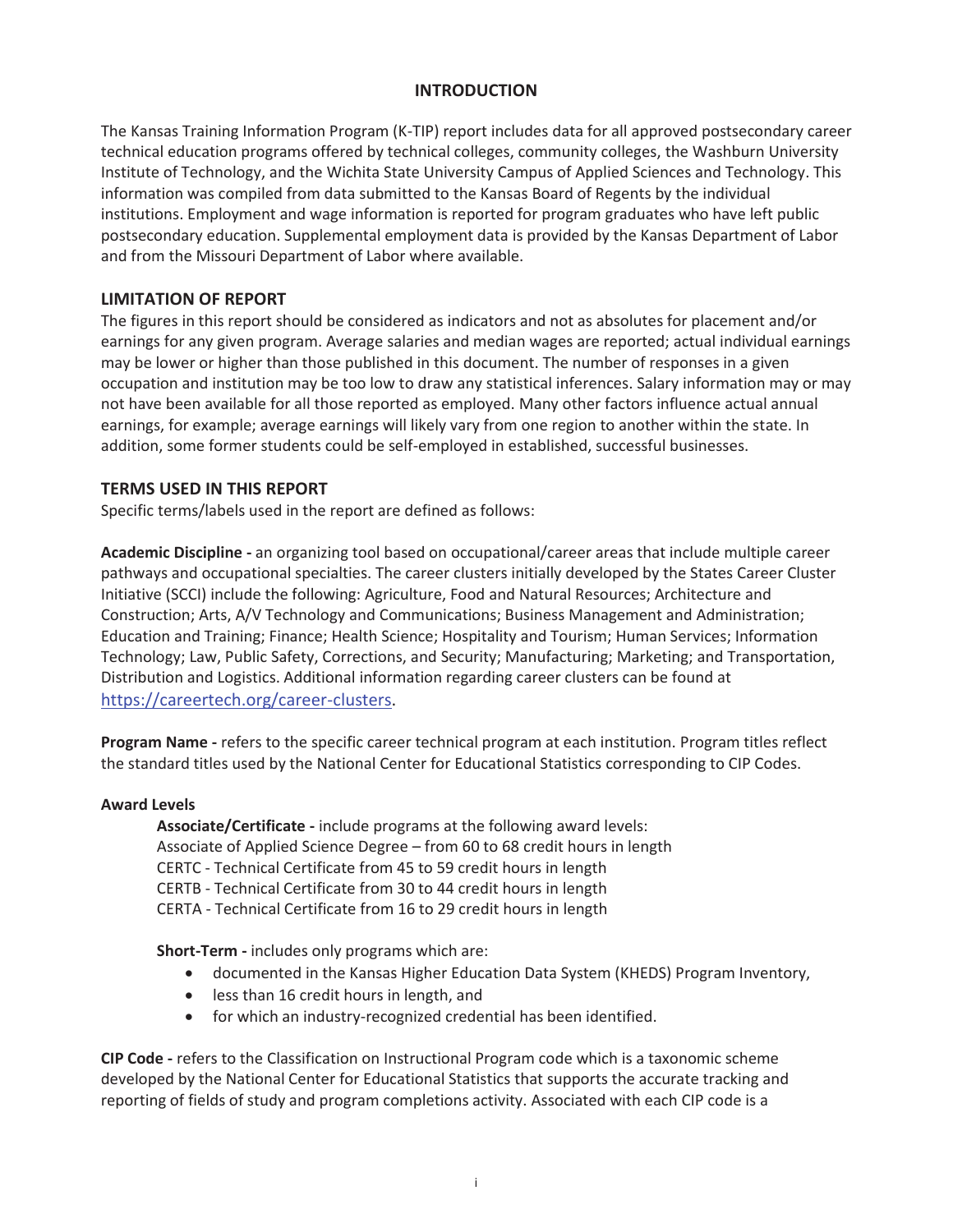corresponding title and description of the program of study. Additional information regarding CIP codes can be found at http://nces.ed.gov/ipeds/cipcode/resources.aspx?y=55.

**Total # Declared Majors -** represents the number of students who were reported as declared majors for career technical education within the corresponding program during the reporting year (July 1, 2018 to June 30, 2019).

**Total # Concentrators -** represents the number of students identified as technical program majors who have completed at least 12 credit hours of technical coursework in the same program area.

**Total # Pursuing Additional Education -** represents the number of students within the declared majors in each program area who:

- subsequently returned to the same postsecondary institution; or
- transferred to another public postsecondary educational institution in Kansas to pursue additional/advanced education or training the following school year.

This number also includes program graduates who returned to pursue additional education/training the following school year.

#### **Total # Graduates –**

- **•** For individual institution and academic discipline pages represents the number of students who completed a career technical education program and earned an associate degree or technical certificate.
- **For short-term academic discipline pages -** represents the number of students who completed a short-term career technical education program.

**Total # Graduates Exited -** represents the number of graduates with declared majors in each program area who left public postsecondary education in Kansas.

**Total # Graduates Exited and Employed -** represents the number of students with declared majors in each program area who:

- completed a career technical education program and earned an associate degree, technical certificate or completed an identified short-term technical program during the reporting year; and
- left public postsecondary education; and
- were determined to be employed (in military service, apprenticeships, or employed in the workforce) by the end of the  $2<sup>nd</sup>$  quarter after exiting postsecondary education

Program graduates returning to public postsecondary education in Kansas are not included in this number.

**Average Wage and Median Wage: Graduates Exited and Employed -** represents the earnings of program graduates within the declared majors who:

- left public postsecondary education; and
- were determined to be employed by the end of the  $2<sup>nd</sup>$  quarter after exiting postsecondary education; and
- $\bullet$  for which salary information was available.

Wages are calculated on an annual basis as reported by students during the follow-up surveys conducted by the institution and/or reported through a review of the unemployment insurance files provided by the Kansas Department of Labor and Missouri Department of Labor as available.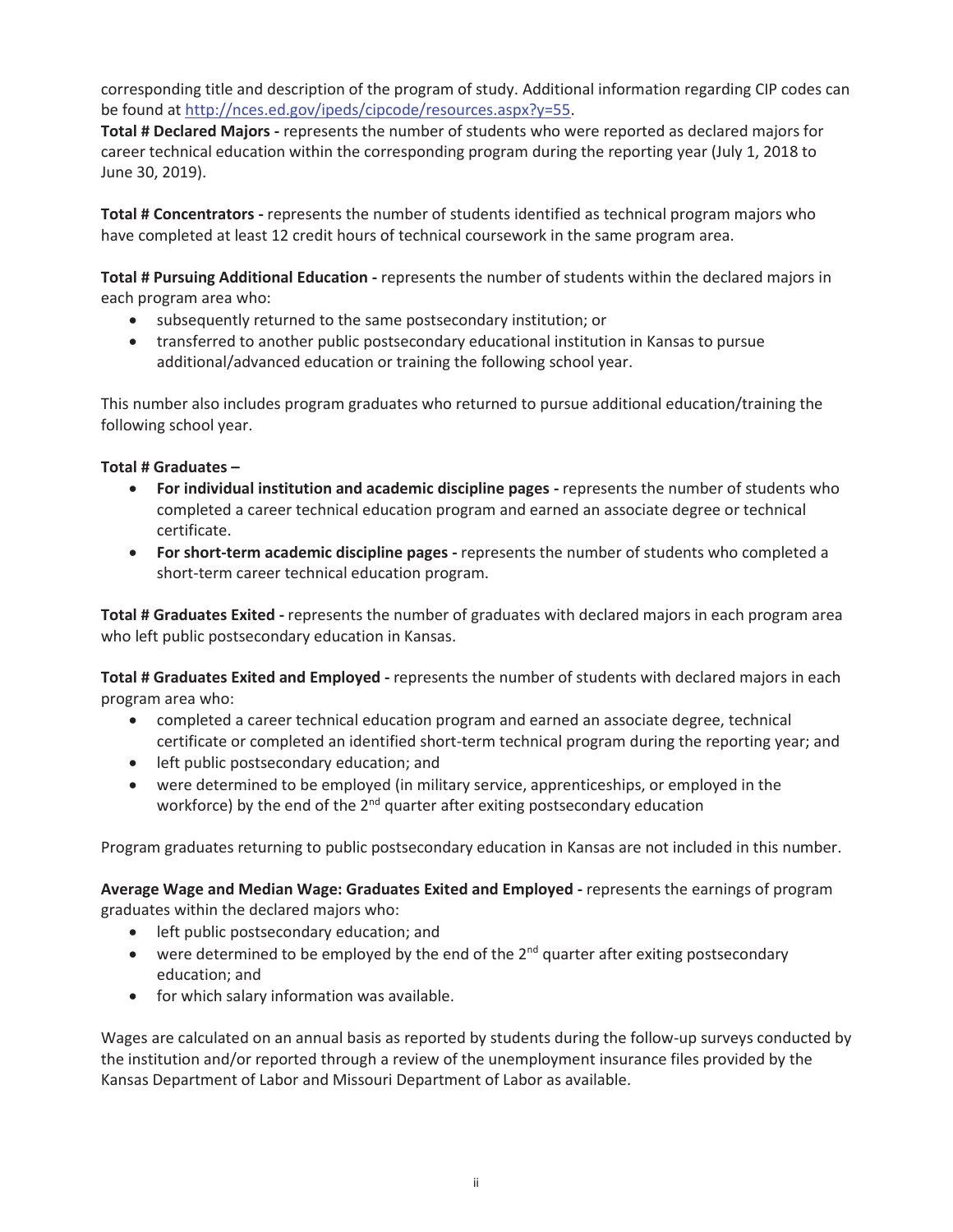#### **SMALL-CELL PROTECTION**

Small-cell protection is a comprehensive and systematic approach to data masking, required to ensure the Kansas Board of Regents is complying with existing laws on data privacy such as the Family Educational Rights and Privacy Act (FERPA) and the Higher Education Opportunity Act (HEOA).

Data masking techniques include masking aggregate and microdata with a value of less than five. In the tables appearing in this report, those cells which have been masked are marked with an asterisk.

Cells for which no data is available is denoted with "NR" for "Not Reported," so as not to confuse them with cells which have been masked to protect personally identifiable information.

Additionally, the protection of a given cell may result in the total for a particular row also being masked with the use of a data range.

Persons with additional questions regarding the data masking techniques used throughout K-TIP are encouraged to contact our KBOR Data, Research and Planning unit by email at IRHelp@ksbor.org

**Chart Legend -** the following abbreviations, acronyms, and symbols are used in this report:

- 1. NR = No values were reported.
- 2. \* = Small cell suppression used to protect student privacy in accordance with FERPA and HEOA guidelines.
- 3. ASSOC/CERT = Associate and Technical Certificate Programs
- 4. Short-Term = Short-Term Program Performance

Previous years' full K-TIP reports can be accessed on the Kansas Board of Regents website: http://kansasregents.org/workforce\_development/k-tip-report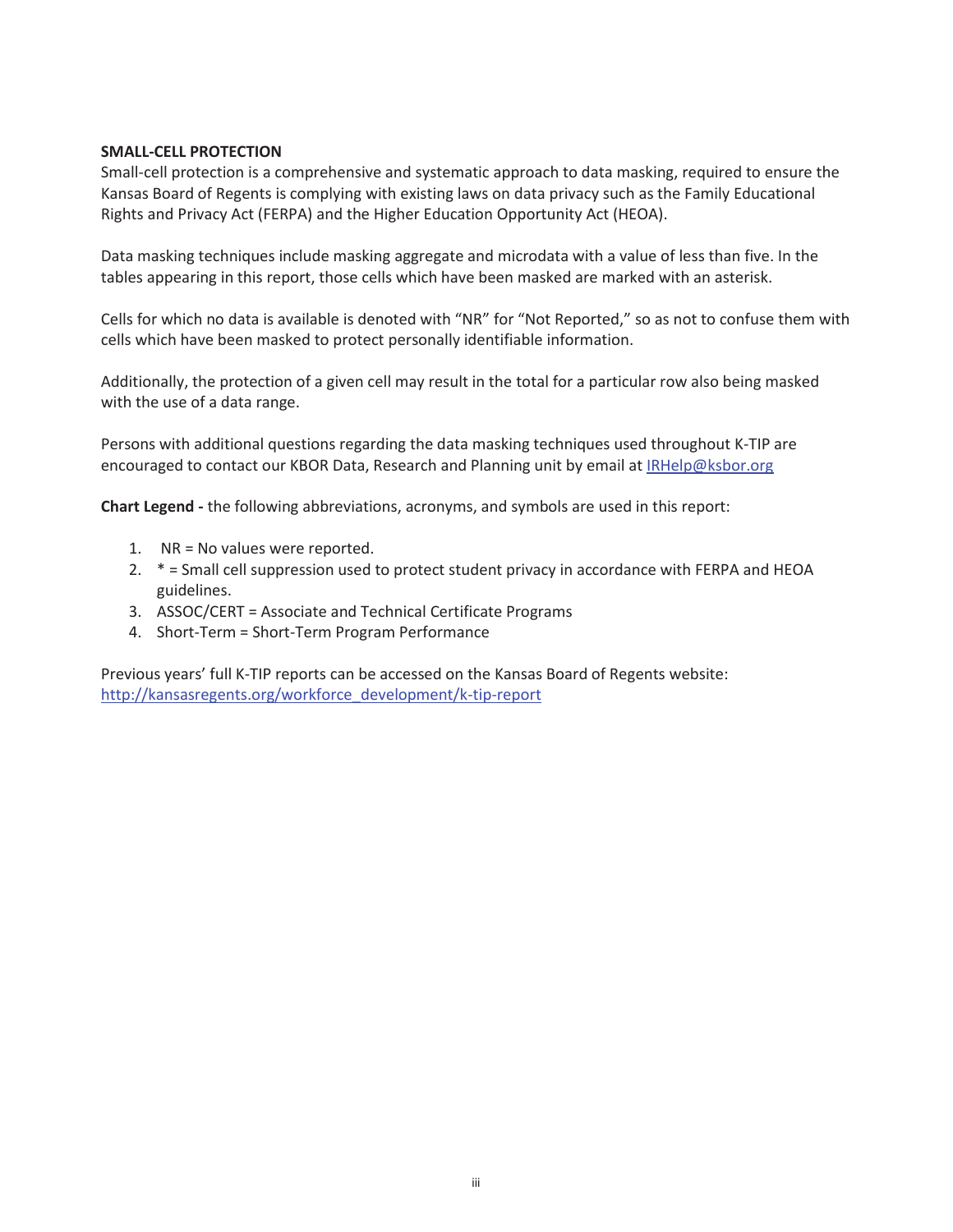| <b>Academic Discipline</b>                         | <b>Program Name</b>                                                       | Award      | <b>CIP Code</b> | Total #<br><b>Declared</b><br><b>Majors</b> | Total #<br>Concentrators | Total #<br><b>Pursuing</b><br>Additional<br>Education | Total #<br>Graduates | Total #<br><b>Graduates</b><br>Exiting | Total #<br><b>Graduates</b><br><b>Exiting and</b><br>Employed | <b>Average Wage</b><br>Graduates<br><b>Exiting and</b><br>Employed | <b>Median Wage</b><br>Graduates<br><b>Exiting and</b><br>Employed |
|----------------------------------------------------|---------------------------------------------------------------------------|------------|-----------------|---------------------------------------------|--------------------------|-------------------------------------------------------|----------------------|----------------------------------------|---------------------------------------------------------------|--------------------------------------------------------------------|-------------------------------------------------------------------|
| Agriculture, Food & Natural<br>Resources           | Farm/Farm and Ranch Management                                            | Assoc/Cert | 01.0104         | 35                                          | 18                       | 20                                                    | 6                    | 6                                      | 6                                                             | $\ast$                                                             | $\ast$                                                            |
| Agriculture, Food & Natural<br><b>Resources</b>    | Agricultural Mechanics and Equipment/Machine<br>Technology/Technician     | Assoc/Cert | 01.0205         | 27                                          | 16                       | 14                                                    | 10                   | 9                                      | $\overline{7}$                                                | \$27,701                                                           | \$30,000                                                          |
| Architecture & Construction                        | Architectural Drafting and Architectural<br>CAD/CADD                      | Assoc/Cert | 15.1303         | 24                                          | 15                       | 12                                                    | $\overline{7}$       | 6                                      | 5                                                             | \$34,285                                                           | \$34,578                                                          |
| Architecture & Construction                        | Mechanical Drafting and Mechanical Drafting<br>CAD/CADD                   | Assoc/Cert | 15.1306         | $\overline{7}$                              | $\ast$                   | $\ast$                                                | $\ast$               | $\ast$                                 | $\ast$                                                        | $\ast$                                                             | $\ast$                                                            |
| Architecture & Construction                        | Carpentry/Carpenter                                                       | Assoc/Cert | 46.0201         | 28                                          | 18                       | 11                                                    | 9                    | 6                                      | $\ast$                                                        | $\ast$                                                             | $\ast$                                                            |
| Architecture & Construction                        | Electrician                                                               | Assoc/Cert | 46.0302         | 16                                          | 9                        | 11                                                    | $\ast$               | $\ast$                                 | $\ast$                                                        | <b>NR</b>                                                          | <b>NR</b>                                                         |
| Arts, Audio/Video Technology &<br>Communications   | Radio and Television Broadcasting<br>Technology/Technician                | Assoc/Cert | 10.0202         | 30                                          | 22                       | 18                                                    | 10                   | 5                                      | 5                                                             | \$17,210                                                           | \$17,680                                                          |
| Arts, Audio/Video Technology &<br>Communications   | Graphic Communications, General                                           | Assoc/Cert | 10.0301         | 39                                          | 21                       | 23                                                    | 9                    | 5                                      | $\ast$                                                        | $\ast$                                                             | $\ast$                                                            |
| <b>Business Management &amp;</b><br>Administration | Administrative Assistant and Secretarial Science,<br>General              | Assoc/Cert | 52.0401         | 15                                          | 6                        | $\overline{7}$                                        | $\ast$               | $\ast$                                 | $\ast$                                                        | $\ast$                                                             | $\ast$                                                            |
| <b>Business Management &amp;</b><br>Administration | Small Business Administration/Management                                  | Assoc/Cert | 52.0703         | 114                                         | 50                       | 52                                                    | 20                   | 18                                     | 17                                                            | \$26,133                                                           | \$24,301                                                          |
| Finance                                            | Accounting Technology/Technician and<br>Bookkeeping                       | Assoc/Cert | 52.0302         | 31                                          | $\overline{7}$           | 17                                                    | 6                    | 5                                      | $\ast$                                                        | $\ast$                                                             | $\ast$                                                            |
| <b>Health Science</b>                              | <b>Health Information/Medical Records</b><br>Administration/Administrator | Assoc/Cert | 51.0706         | $\ast$                                      | $\ast$                   | $\ast$                                                | $\ast$               | $\ast$                                 | $\ast$                                                        | <b>NR</b>                                                          | <b>NR</b>                                                         |
| <b>Health Science</b>                              | Health Information/Medical Records<br>Technology/Technician               | Assoc/Cert | 51.0707         | 250                                         | 122                      | 126                                                   | 48                   | 41                                     | 40                                                            | \$36,175                                                           | \$32,000                                                          |
| <b>Health Science</b>                              | Medical Office Computer Specialist/Assistant                              | Assoc/Cert | 51.0709         | $\ast$                                      | $\ast$                   | $\ast$                                                | $\ast$               | $\ast$                                 | $\ast$                                                        | <b>NR</b>                                                          | <b>NR</b>                                                         |
| <b>Health Science</b>                              | Medical Insurance Coding Specialist/Coder                                 | Assoc/Cert | 51.0713         | 74                                          | 28                       | 46                                                    | 8                    | 6                                      | 5                                                             | \$33,984                                                           | \$35,000                                                          |
| <b>Health Science</b>                              | Pharmacy Technician/Assistant                                             | Assoc/Cert | 51.0805         | 27                                          | 13                       | 9                                                     | $\overline{7}$       | $\ast$                                 | $\ast$                                                        | $\ast$                                                             | $\ast$                                                            |
| <b>Health Science</b>                              | Physical Therapy Assistant                                                | Assoc/Cert | 51.0806         | 60                                          | 51                       | 31                                                    | 26                   | 25                                     | 24                                                            | \$40,232                                                           | \$40,735                                                          |
| <b>Health Science</b>                              | <b>Emergency Medical Technology/Technician</b><br>(EMT Paramedic)         | Assoc/Cert | 51.0904         | 87                                          | 41                       | 40                                                    | 17                   | 14                                     | 14                                                            | \$54,010                                                           | \$56,049                                                          |

*Hutchinson Community College --- Academic Year 2019*

Notes: 1. NR = No values were reported.

2. \* = Small cell suppression used to protect student privacy in accordance with FERPA and HEOA guidelines.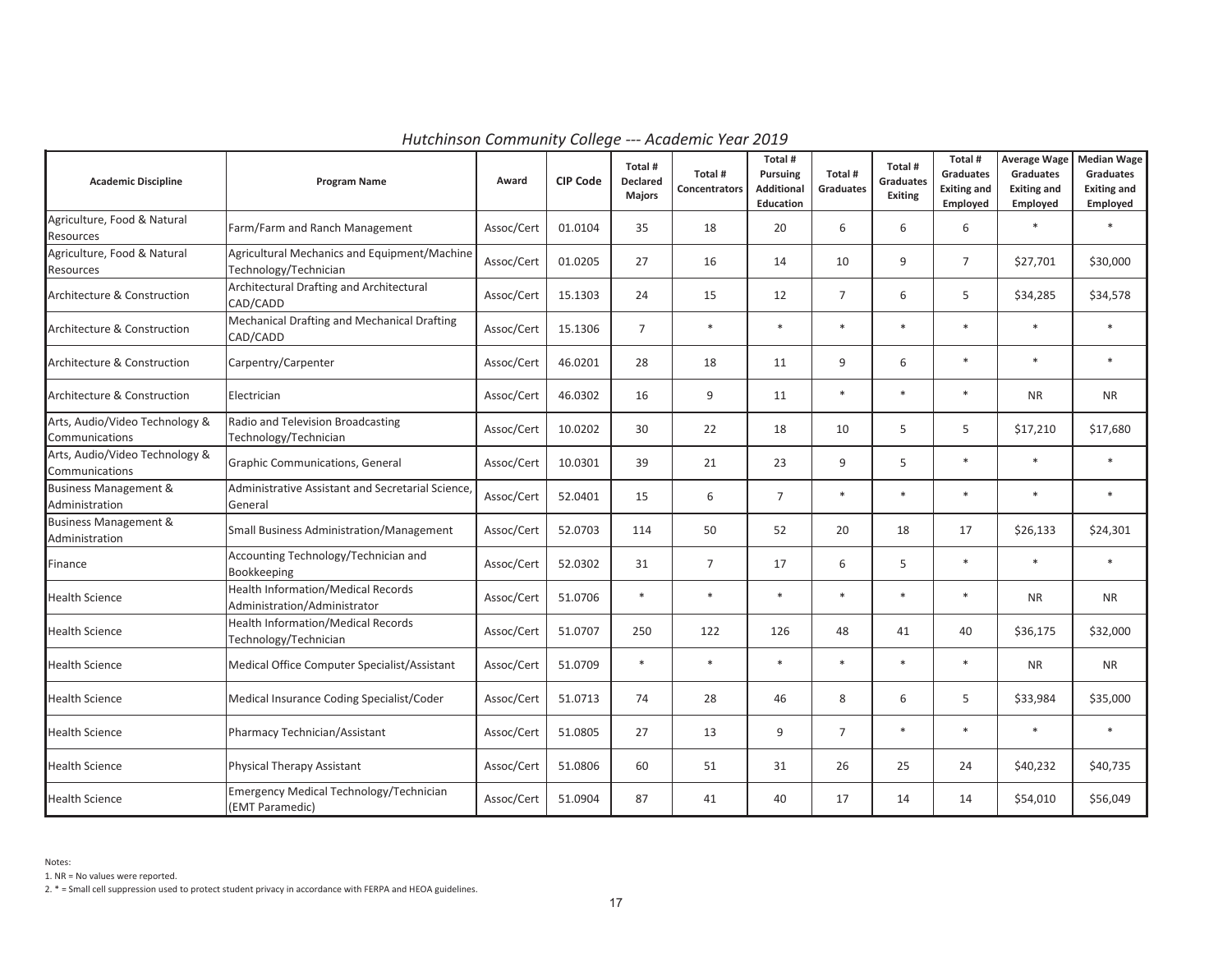| <b>Academic Discipline</b>                    | <b>Program Name</b>                                                             | Award      | <b>CIP Code</b> | Total #<br><b>Declared</b><br><b>Majors</b> | Total #<br><b>Concentrators</b> | Total #<br><b>Pursuing</b><br><b>Additional</b><br>Education | Total #<br>Graduates | Total #<br><b>Graduates</b><br>Exiting | Total #<br><b>Graduates</b><br><b>Exiting and</b><br>Employed | <b>Average Wage</b><br>Graduates<br><b>Exiting and</b><br>Employed | <b>Median Wage</b><br>Graduates<br><b>Exiting and</b><br>Employed |
|-----------------------------------------------|---------------------------------------------------------------------------------|------------|-----------------|---------------------------------------------|---------------------------------|--------------------------------------------------------------|----------------------|----------------------------------------|---------------------------------------------------------------|--------------------------------------------------------------------|-------------------------------------------------------------------|
| Health Science                                | Respiratory Care Therapy/Therapist                                              | Assoc/Cert | 51.0908         | 36                                          | 26                              | 14                                                           | 10                   | 10                                     | 10                                                            | \$50,444                                                           | \$52,084                                                          |
| <b>Health Science</b>                         | Surgical Technology/Technologist                                                | Assoc/Cert | 51.0909         | 18                                          | 14                              | 6                                                            | 14                   | 11                                     | 11                                                            | \$37,301                                                           | \$37,804                                                          |
| <b>Health Science</b>                         | Radiologic Technology/Science - Radiographer                                    | Assoc/Cert | 51.0911         | 57                                          | 46                              | 36                                                           | 15                   | $\ast$                                 | $\ast$                                                        | $\ast$                                                             | $\ast$                                                            |
| <b>Health Science</b>                         | Registered Nursing/Registered Nurse                                             | Assoc/Cert | 51.3801         | 190                                         | 123                             | 97                                                           | 81                   | 60                                     | 58                                                            | \$52,267                                                           | \$54,408                                                          |
| <b>Health Science</b>                         | Licensed Practical/Vocational Nurse Training                                    | Assoc/Cert | 51.3901         | 168                                         | 105                             | 84                                                           | 60                   | 41                                     | 34                                                            | \$38,188                                                           | \$42,096                                                          |
| <b>Human Services</b>                         | Cosmetology/Cosmetologist, General                                              | Assoc/Cert | 12.0401         | 44                                          | 34                              | 17                                                           | 16                   | 13                                     | 11                                                            | \$21,096                                                           | \$19,746                                                          |
| <b>Human Services</b>                         | Child Care and Support Services Management                                      | Assoc/Cert | 19.0708         | 42                                          | 13                              | 20                                                           | 5                    | $\ast$                                 | $\ast$                                                        | $\ast$                                                             | $\ast$                                                            |
| nformation Technology                         | Web Page, Digital/Multimedia and Information<br><b>Resources Design</b>         | Assoc/Cert | 11.0801         | 8                                           | 5                               | 5                                                            | $\ast$               |                                        | $\ast$                                                        | $\ast$                                                             | $\ast$                                                            |
| nformation Technology                         | Computer Systems Networking and<br>Telecommunications                           | Assoc/Cert | 11.0901         | 25                                          | 11                              | 16                                                           | $\ast$               | $*$                                    | $\ast$                                                        | <b>NR</b>                                                          | <b>NR</b>                                                         |
| Information Technology                        | <b>Computer Support Specialist</b>                                              | Assoc/Cert | 11.1006         | 36                                          | 22                              | 26                                                           | 8                    | $\ast$                                 | $\ast$                                                        | $\ast$                                                             | $\ast$                                                            |
| Law, Public Safety, Corrections &<br>Security | Legal Assistant/Paralegal                                                       | Assoc/Cert | 22.0302         | 34                                          | 13                              | 14                                                           | 5                    | 5                                      | 5                                                             | \$36,117                                                           | \$35,035                                                          |
| Law, Public Safety, Corrections &<br>Security | Criminal Justice/Police Science                                                 | Assoc/Cert | 43.0107         | 31                                          | $\ast$                          | 13                                                           | $\ast$               | $\ast$                                 | $\ast$                                                        | $\ast$                                                             | $\ast$                                                            |
| Law, Public Safety, Corrections &<br>Security | Fire Science/Fire-Fighting                                                      | Assoc/Cert | 43.0203         | 222                                         | 123                             | 93                                                           | 44                   | 39                                     | 38                                                            | \$40,442                                                           | \$40,489                                                          |
| Manufacturing                                 | Electrical, Electronic, and Communications<br>Engineering Technology/Technician | Assoc/Cert | 15.0303         | 10                                          | $\ast$                          | 6                                                            | $\ast$               | $\ast$                                 | $\ast$                                                        | $\ast$                                                             | $\ast$                                                            |
| Manufacturing                                 | Automation Engineer Technology/Technician                                       | Assoc/Cert | 15.0406         | 41                                          | 28                              | 26                                                           | 8                    | $\overline{7}$                         | $\overline{7}$                                                | \$49,250                                                           | \$50,316                                                          |
| Manufacturing                                 | <b>Manufacturing Engineering</b><br>Technology/Technician                       | Assoc/Cert | 15.0613         | 41                                          | 21                              | 23                                                           | 5                    | $\ast$                                 | $\ast$                                                        | $\ast$                                                             | $\ast$                                                            |
| Manufacturing                                 | Machine Tool Technology/Machinist                                               | Assoc/Cert | 48.0501         | 41                                          | 25                              | 20                                                           | 18                   | 12                                     | 11                                                            | \$35,614                                                           | \$36,141                                                          |
| Manufacturing                                 | Welding Technology/Welder                                                       | Assoc/Cert | 48.0508         | 90                                          | 52                              | 41                                                           | 31                   | 21                                     | 18                                                            | \$37,325                                                           | \$36,811                                                          |

*Hutchinson Community College --- Academic Year 2019*

Notes:

2. \* = Small cell suppression used to protect student privacy in accordance with FERPA and HEOA guidelines.